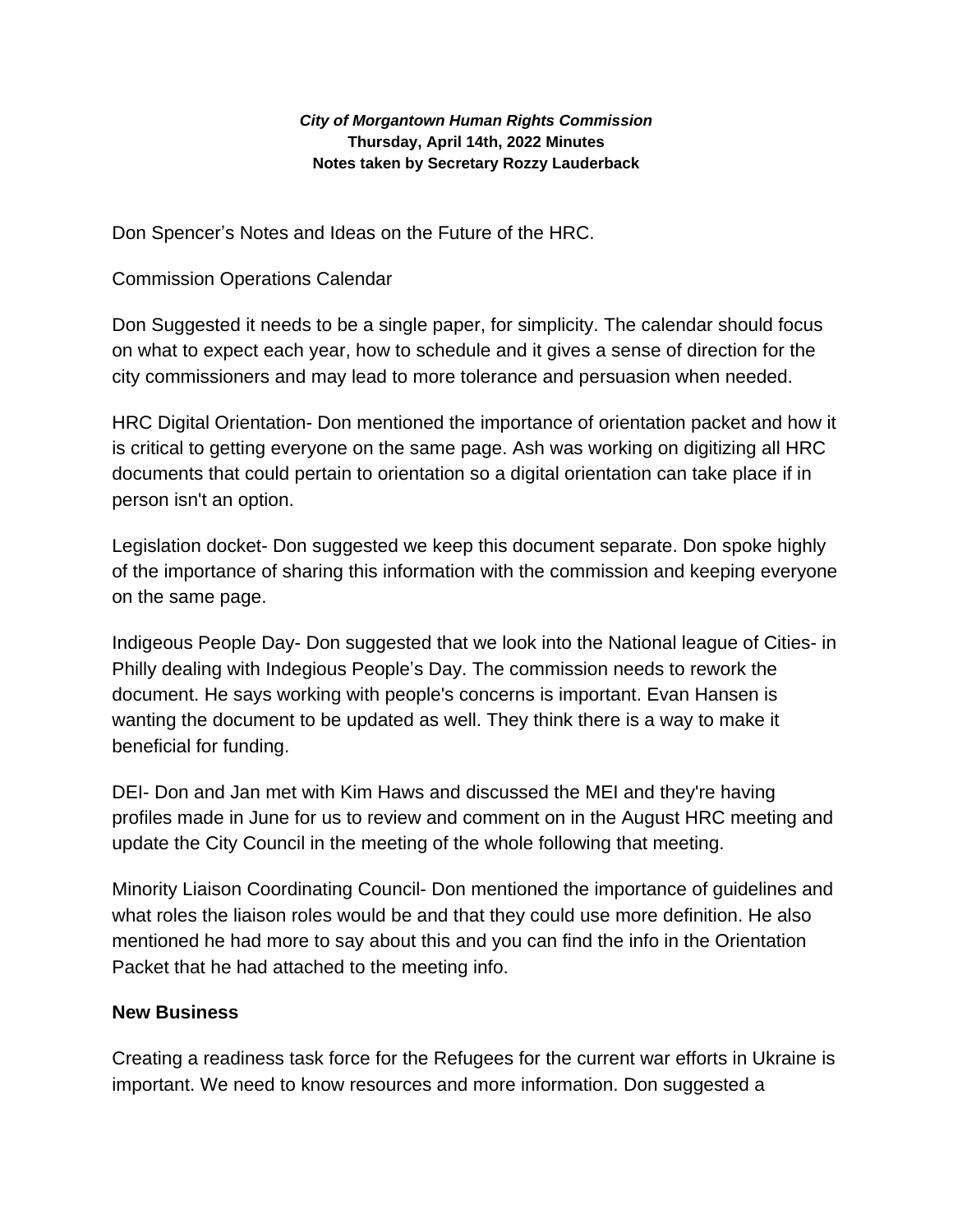welcome statement and worked on getting identification for Refugees. We need support with the city to help get accessible i.ds.

Statewide HRC-Racism group on Mondays Statewide groups working together. THe proposal #29 Don would love to see that happen.

Website- Don sent Andrew update info on the website but could use more updates. Don has made some recommendations for our out-of-date website such as additional resources.

Warming Shelter- On top of the work the Homelessness task force is working on Don suggested they continue working on a center- legal aid, health, services screenings, this was an original envision.

Racial Equality Plan- Racism paper is about to be 15 pages long, Don really wishes it could be a book. He said he would be interested in helping the HRC continue to work on it. He described an outside resource and said he would make the link available to the commission.

Establish a communication on the MEI-

DOn made a list of organizations in and around WV and has included it in his notes.

Gun Management- liability insurance?

Voting Rights-

Minority Liaison Meetings- Need to be varied on times said Ash. Access has been an issue for those who work. They need orientation as well. Don highlighted that water, air, noise are also all human rights.

## **COMMISSIONER UPDATES**

Ash did a great job presenting information at the Fair Housing Expo. Tim said it was really well done and the state would be in support in backing their efforts.

Danny mentioned working with Zoom Conference for Latino Immigrants and will give information for HRC to help in future projects.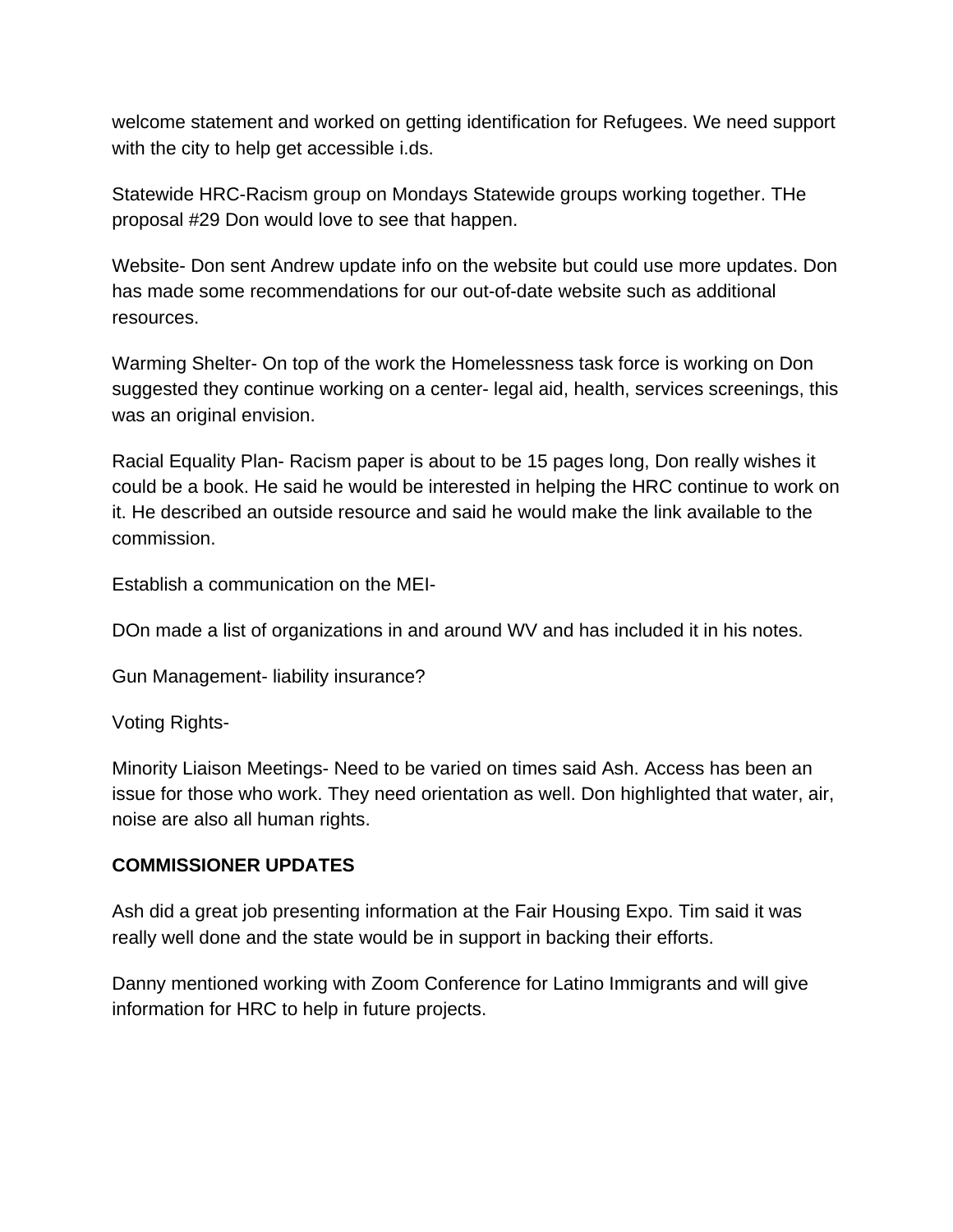Bonnie- Anti-Racism Act- It's not a law but wanted to address the sub-meetings. Bonnie said it was nice to recognize Jan for her efforts at the HRC for the City Council meeting and will be doing one for Don on May 17th

Ash- Noted the information of the Fair Housing info. Suggested not 8 am on a Saturday in the future. Discussed current and future efforts being made on addressing ongoing unsheltered issues.

BOnnie will take over the sub committee meetings for the Native American Resolution or Proclamation group. Bonnie attended an event at WCY for a Native American Poet/writer and it was very well attended. Another example why this is so important to the community.

Advisor for the Police Review- No appointments but interviews are going on. We need to replace Jan as our recommendation now that she has retired.

Preservation of HRC- Don insists we keep all documents and hopefully will work towards a more role heavy commissioner to preserve our history.

Municipal Equality insect. We planned a work meeting on the 11th of May at 6:30

Monitor the liaison Council- Not consistent on meetings and mot consistent timing has made for a lack of attendance with the community. Something Ash and Brian are trying to work on.

### Planning-

Implementation of google Doc, digital packets- Ash is planning on scanning all items and Bonnie suggested we add a copy of Robert's rule of order book as well.

Posters- We will be looking into this at a later time.

Pride Aug 27th-28th- ANnual Block Party and HRC Will be hosting a table.

Film Festival- Don updated about the HRC being only part of the film festival WE could support the film program with endowments- Don suggested. Don said he would reach out to Renee and follow up about the panel.

Bonnie will contact businesses about a Welcome to Morgantown Packet.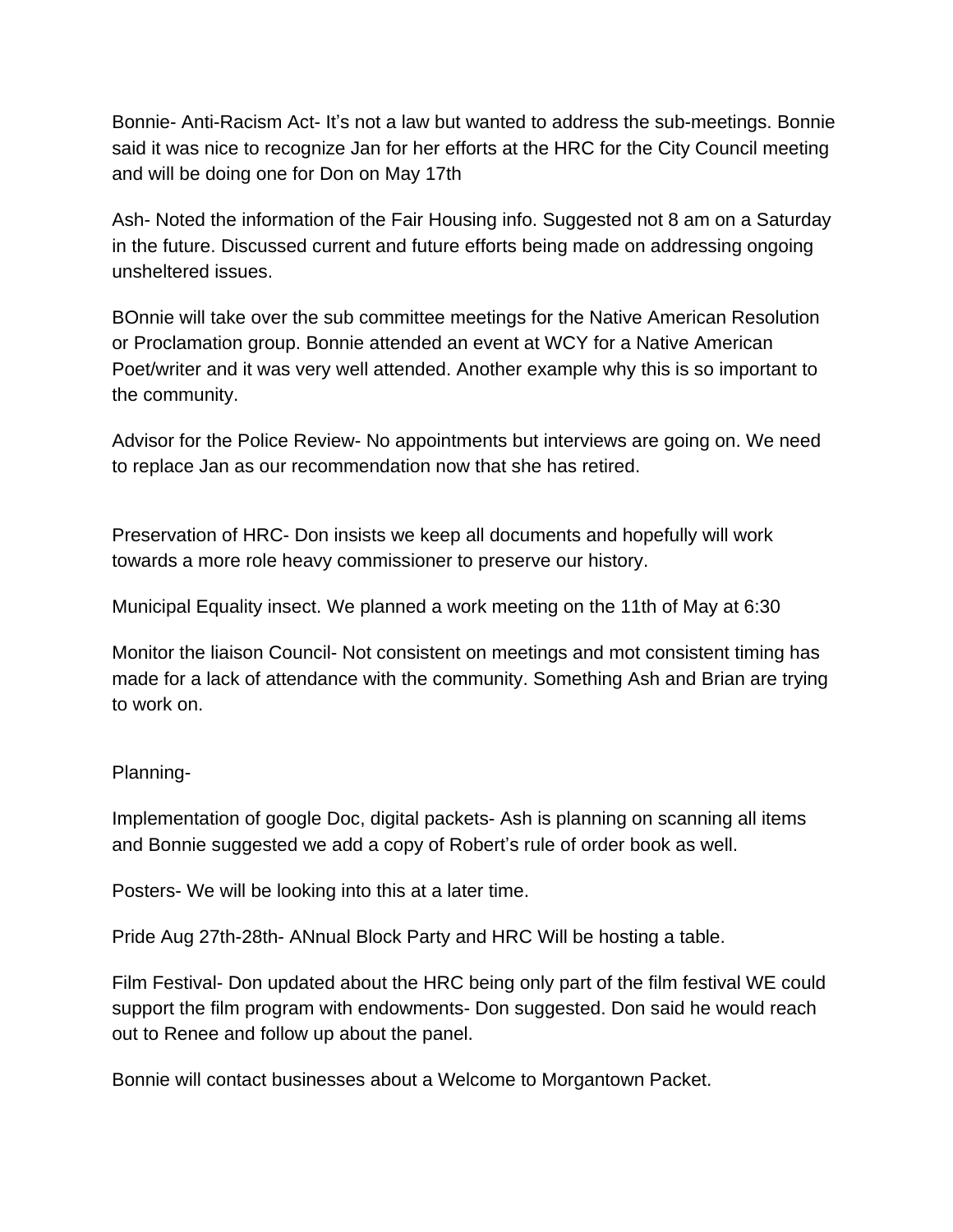Picture ID for Morgantown- Don envisions things working with papers that are in his closing documents he attached. It would work with taking pictures and confirming their residence. This should even work if their papers are expired so we can get them to build a basic ID.

Education Materials- Don has items that will go to the city administration. Connie mentioned she went to a historic convention that week and suggested digital documents.

National Day of Healing- Maybe work together the day after Martin Luther king Day and possibly host the film day then and roll out the Racial Equality plan.

Human Rights City Visibility- HRC we need a mailing list and the Secretary role is really important. Don would like the secretary role to do more collecting newspaper clippings.

Secretary Assistant Position- Don and Ash have a work meeting plan to make the roles for the suggested postiosion. Budget for the HRC for a stipend would be money for travel and possibly rooms for the State HRC meeting. The \$1,500 budget recommendation is for representatives to travel to a state human rights conference and meetings and National League of Cities - not just for state municipal league meetings

### NEW BUSINESS

Don's retirement meeting is May 17th. Ash is speaking for him.

Don requested transition for coal workers- Ash will add projects to the list and will be on May Agenda.

Formation committee for strategic planning- Voting would take place in May.

Brian's Commissioner update-

Right to food-Miami School of law. Brian Suggested community outreach, continued grants, human rights on the UN level.

Brian suggested to appoint Ash to Stay on the Commission- We are encouraged to write a formal letter to the City COuncil to share our passion to keep Ash on the board.

Don MEtionton the concern for Bitcoin, the green committee ruining the quality of air and noise is an equal right.